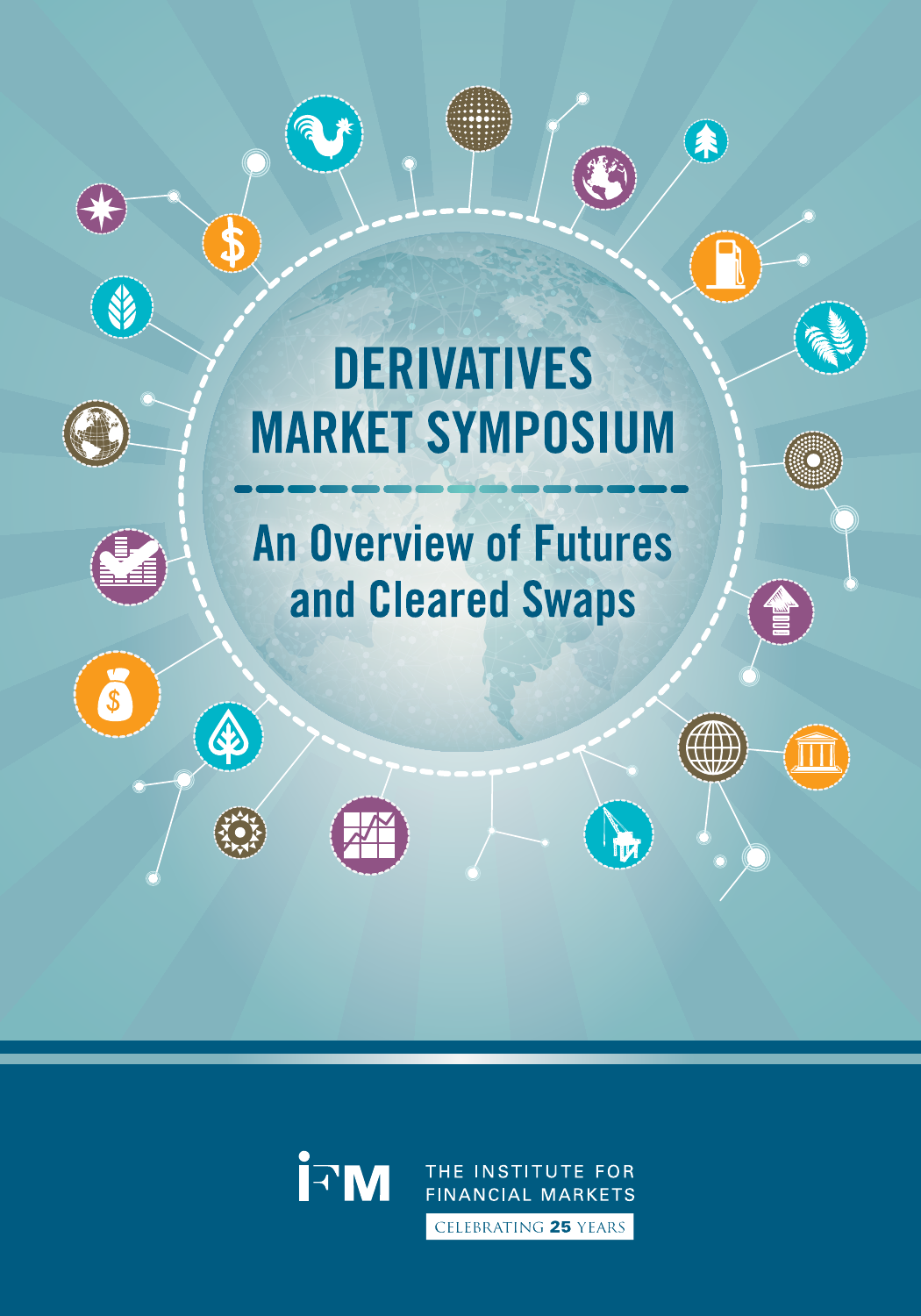## PROGRAM

## $\rightarrow$  10:00 a.m. – 10:10 a.m.

### **Welcome and Opening Remarks**

**Jill Sommers** Honorary Symposium Chair

#### Rev-up the Morning with Beverages and Snacks

## $\rightarrow$  10:15 a.m. – 10:55 a.m.

#### **Do Derivatives Make Sense?**

During this discussion, you will learn about futures and cleared swaps contracts and markets and why they are useful. You will discover how futures contracts are different from stocks, and why their markets differ. Finally, you will hear about the major changes that have occurred in futures markets over the past several decades.

#### Discussant:

#### **Dr. Michael Gorham**

Professor and Director, Center for Financial Innovation IIT Stuart School of Business, Illinois Institute of Technology

### $\rightarrow$  11:00 a.m. – 11:55 a.m.

### **Why Do Participants Use Derivatives Markets?**

This panel will explore why and how different types of end users utilize derivatives markets.

Panelists will discuss hedging, price discovery, and how some futures markets can facilitate the making and taking of delivery of physical products. Panelists also will discuss what characteristics make derivatives markets the most suitable for business purposes.

#### Moderator:

**Gary DeWaal** Special Counsel, Katten Muchin Rosenman LLP

#### panelists:

**Jon Hixson** Vice President, Corporate Affairs, Cargill Inc.

#### **Joanne T. Medero**

Managing Director, Government Relations and Public Policy, BlackRock

#### **Ronald S. Oppenheimer**

Senior Vice President and General Counsel, Vitol Inc.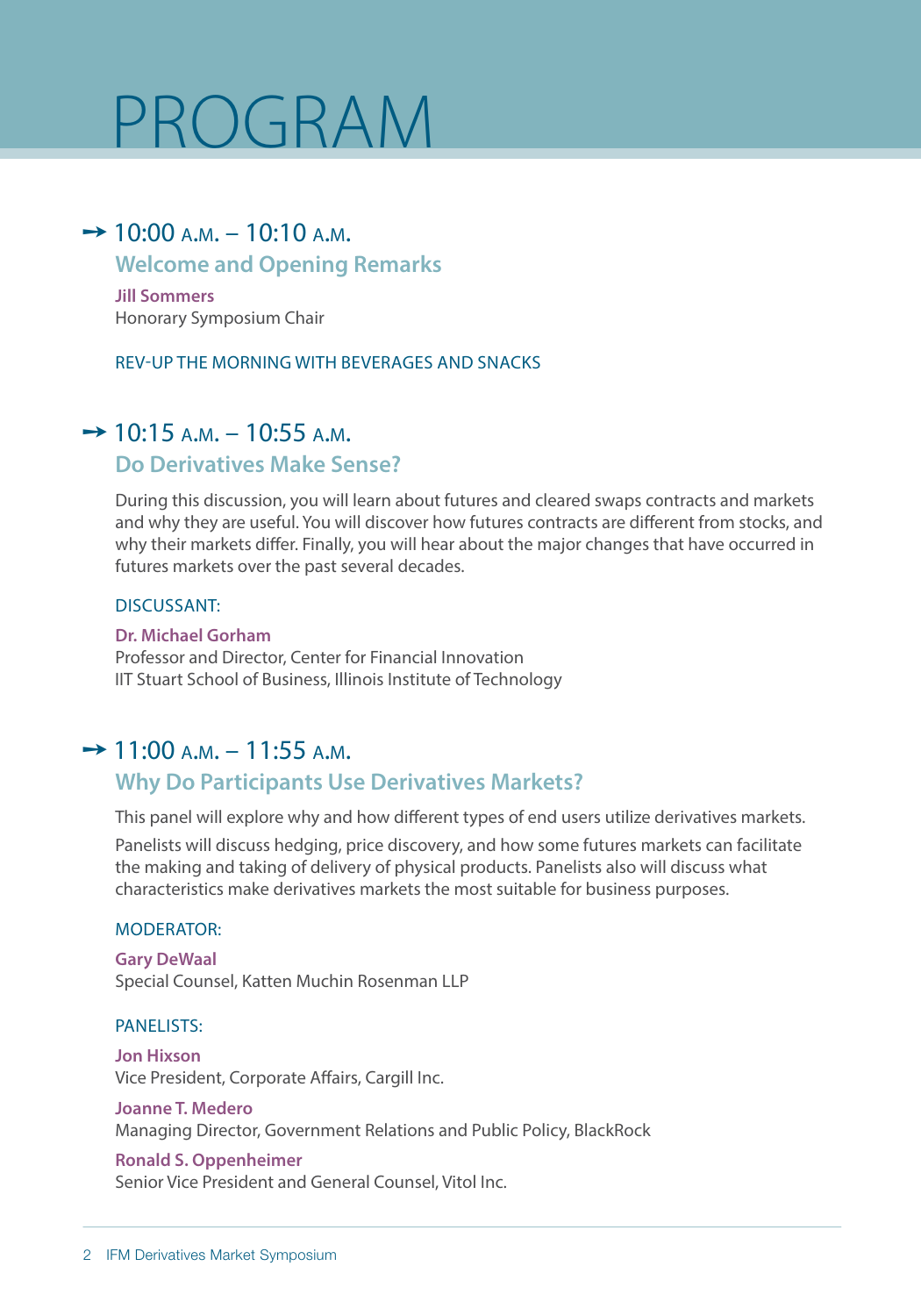

## $\rightarrow$  12:00 p.m. – 12:55 p.m.

**Keynote Address**

**Timothy Massad** Chairman, Commodity Futures Trading Commission

Brown-Bag Luncheon

## $\rightarrow$  1:00 p.m. – 2:00 p.m.

## **Monday Morning Quarterbacks: A Retrospective View on Public Policy with Former CFTC Commissioners**

We have coaxed the pros out of retirement. Hear past Commissioners dissect the plays on the new regulatory regime, comment on rule-makings, and challenge their colleagues in play-byplay analysis.

#### MODERATOR<sup>.</sup>

**Mark P. Wetjen** Commissioner, Commodity Futures Trading Commission

**Michael V. Dunn** Senior Policy Advisor, Patton Boggs

**Fred Hatfield** Senior Advisor, Patomak Global Partners

**Walter L. Lukken** President and Chief Executive Officer, FIA

**Jill E. Sommers** Consultant and Honorary Symposium Chair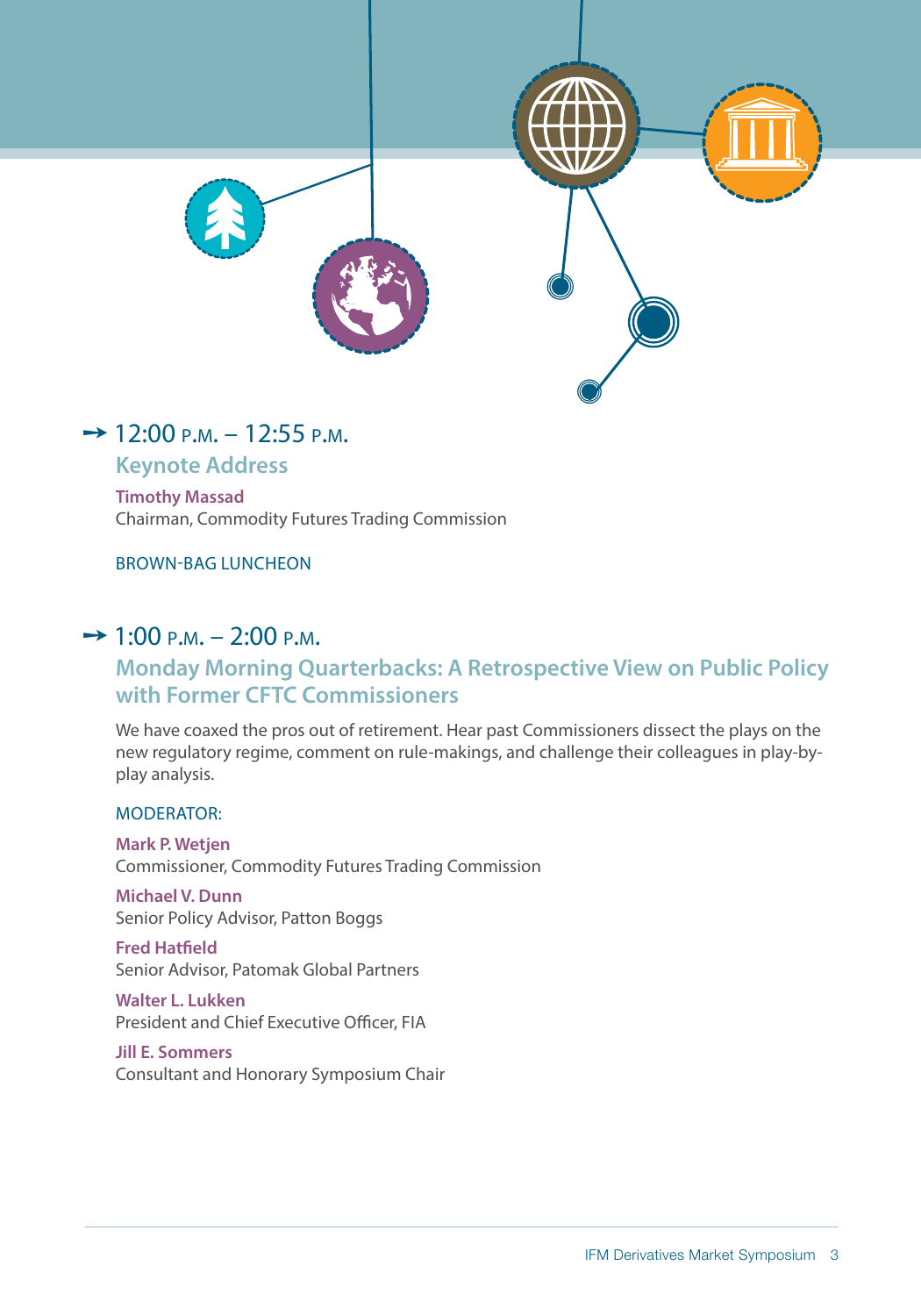

#### **Gary Dewaal Special Counsel, Katten Muchin Rosenman LLP**

Mr. DeWaal focuses his practice on financial services regulatory matters. He counsels clients on the application of evolving regulatory requirements to existing businesses and on structuring more effective compliance programs. He also is a member of the U.S. Commodity Futures Trading Commission (CFTC) Technology Advisory Committee, which advises the Commission on the impact and implications of technological innovations on financial services and the futures markets, and the appropriate

legislative and regulatory response to increasing use of technology in the markets.

Previously, DeWaal was a senior managing director and group general counsel for Newedge, where he oversaw the worldwide Legal, Compliance, Financial Crimes Prevention (including AML) and Regulatory Developments departments. He served in various capacities within the organization and its predecessors from 1995 to 2013. DeWaal also worked for the CFTC's Division of Enforcement in New York.

DeWaal is frequently quoted in the media for his thoughts on the international financial services industry and has published numerous articles on futures and securities industry issues. He regularly lectures or appears as a speaker at futures and securities industry conferences or in training sessions for international regulators. DeWaal is the sole author and publisher of Bridging the Week, a blog addressing issues in the financial services industry. In 2010, DeWaal was selected as one of the top five general counsels in the world (in a competition among 3,000 general counsels) by the International Law Office in association with the Association of Corporate Counsel.

For several years, DeWaal taught a course in derivatives regulation as an adjunct professor at Brooklyn Law School. He currently serves as a practitioner faculty and mentor for the State University of New York Buffalo Law School's New York City Program on Finance & Law.

DeWaal earned his Law degree and Masters in Business Administration degree, with honors at The State University of New York Buffalo Law School, and a Bachelor degree in English and economics, with high honors, from The State University of New York at Stony Brook. He was elected to Phi Beta Kappa and Omicron Delta Epsilon (international economics honors society).

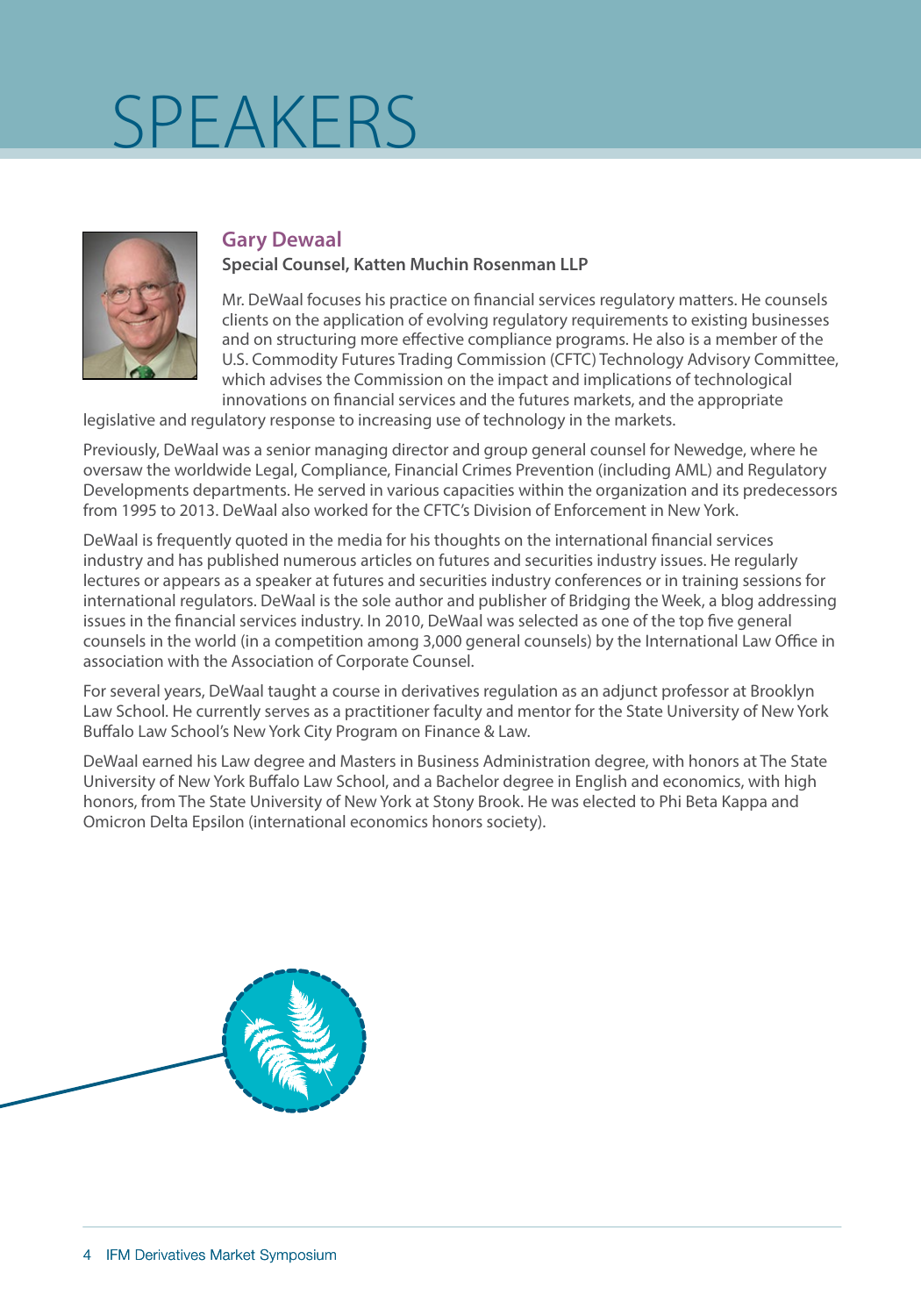

#### **Michael V. Dunn Senior Policy Advisor, Patton Boggs**

Mr. Dunn has held seven presidentially appointed positions involving oversight of federal regulation or policy. He leverages his experience in agriculture, energy and financial services sectors as an advisor for Patton Boggs.

From 2004 to 2008, Dunn served two terms as Commissioner of the Commodity Futures Trading Commission (CFTC). He was elected by his fellow commissioners to serve as acting chairman through early 2010. Dunn also served as chairman and

designated federal official of the CFTC's Agricultural Advisory Committee (AAC), which advised the CFTC on agricultural issues surrounding the trading of commodity futures and options.

Earlier in his career, Dunn served as Under Secretary of Agriculture for Marketing and Regulatory Programs, as acting Under Secretary for Rural Economic and Community Development, and as administrator of the Farmers Home Administration (FmHA) at the U.S. Department of Agriculture (USDA). Dunn has a long involvement in agricultural credit dating back to the late 1970s, when he was the Midwest area director for the FmHA. He also was a member of the professional staff of the Senate Agricultural Committee, specializing in agricultural credit. At the USDA, Dunn also served as a member of the Commodity Credit Corporation Board of Directors and chairman of the Rural Telephone Bank Board.

Dunn received his Bachelor and Master degrees from the University of New Mexico.



## **Michael Gorham, Ph.D.**

**Industry Professor of Finance and Director, IIT Stuart School of Business, Center for Financial Innovation**

Dr. Gorham is a Professor at Illinois Institute of Technology, Stuart School of Business and Director of the IIT Stuart Center for Financial Innovation. He currently serves on the board of directors for the CBOE Futures Exchange in Chicago, and serves on the business conduct committees of the Chicago Mercantile Exchange and ICE OTC; and on the Federal Reserve Bank of Chicago Working Group.

Prior to his academic career, Gorham served as the first director of the U.S. Commodity Futures Trading Commission's then new Division of Market Oversight, a division of 100 economists, lawyers, futures trading specialists and others dedicated to the oversight of the nation's 12 futures exchanges. He has worked as an international consultant in financial markets and derivatives, working with exchanges, regulators and firms in the U.S., Asia, the Middle East, and Latin America, and has spent over two decades at two key U.S. financial institutions: the Federal Reserve System at the Federal Reserve Bank of San Francisco, and the Chicago Mercantile Exchange.

Gorham has written two books and over 50 articles for newspapers, journals and magazines in Argentina, China, Japan, Mexico and the U.S. In addition, Gorham is on the editorial boards of the Global Association of Risk Professionals' Risk Review magazine.

Gorham received his Bachelor degree from the University of Notre Dame; a Master in Agricultural Economics and Food and Resource Economics from the University of Florida; and a Doctorate degree in Agricultural Economics from the University of Wisconsin.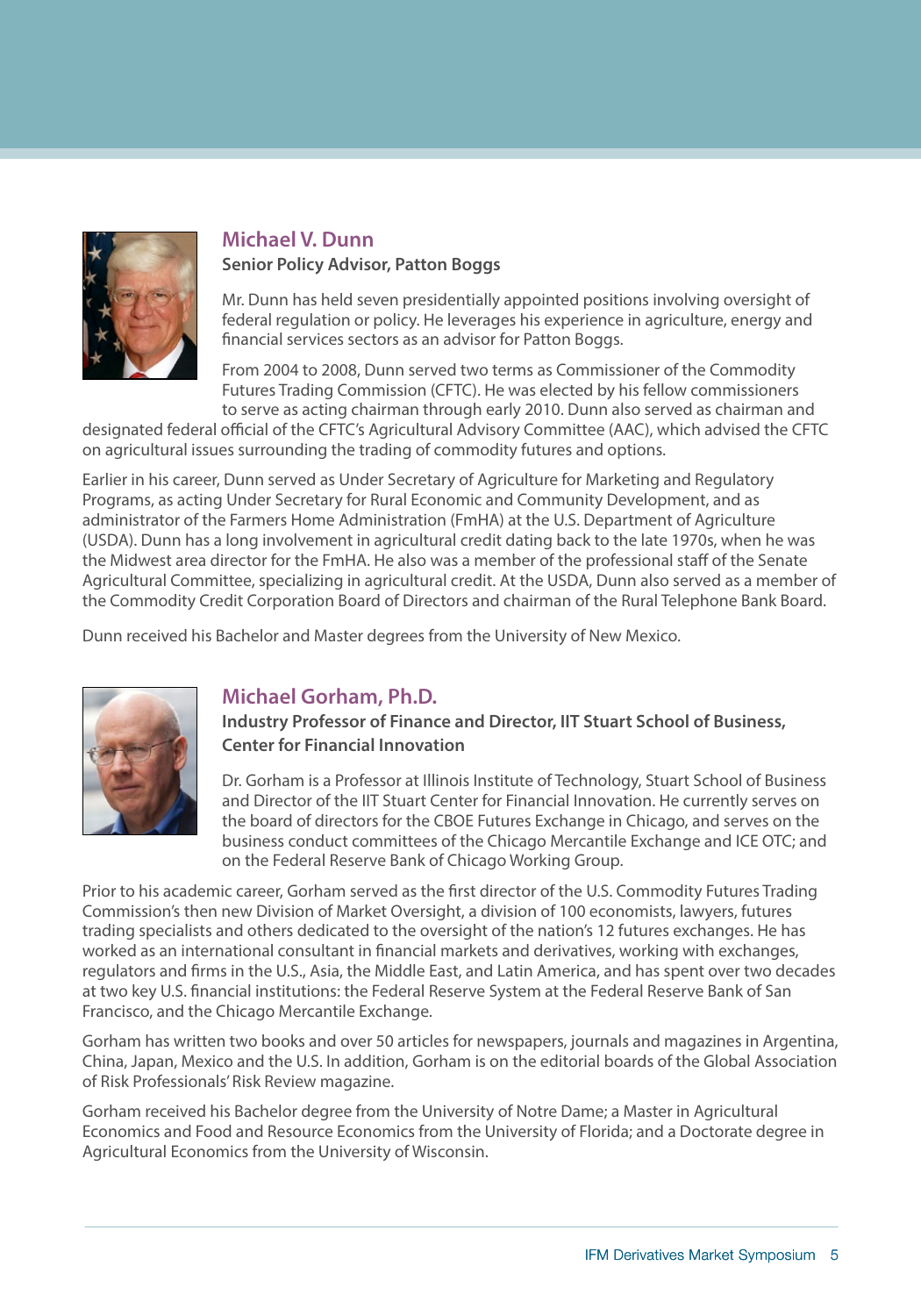

## **Fred Hatfield**

#### **Senior Advisor, Patomak Global Partners**

Mr. Hatfield has more than two decades of experience in senior government regulatory and policy roles. His background in the financial services, commerce, and energy sectors has led to his appointment to serve on the Board of Directors of several industry-leading companies.

Hatfield serves on the Board of the Intercontinental Exchange (ICE), a publicly-traded global leader in electronic energy, electricity, and financial risk management services.

In his role at ICE, Hatfield serves as Chairman of the Regulatory Oversight Committee and serves on the Nominations and Governance Committee. He also serves on the Board of Directors of ICE Clear Credit and as Chairman of the Board of Directors of ICE Futures U.S., which provides risk management for energy futures contracts, agricultural commodities, and products such as broad-based equity indexes.

From 2004 to 2006, Hatfield served as a Commissioner of the Commodity Futures Trading Commission. Before being appointed Commissioner, he served in senior positions in the U.S. Senate and U.S. House of Representatives. Hatfield served as Chief of Staff to Senator John Breaux, the Deputy Democratic Whip from 1995 to 2004, after serving as Chief of Staff to the House Majority Whip from 1980 to 1989.

In addition to his 20-year career in government, Hatfield's private sector work includes serving as Senior Vice President of ETC, an educational technology company. He also served as the Deputy Commissioner General of the U.S. Pavilion at the World's Fair in Lisbon, Portugal and, in 2008, Hatfield served on President Obama's Economic Advisory Committee on Competitiveness.

Hatfield previously served as Chairman of the Chicago Climate Futures Exchange and on the Board of Directors of the Managed Funds Association.

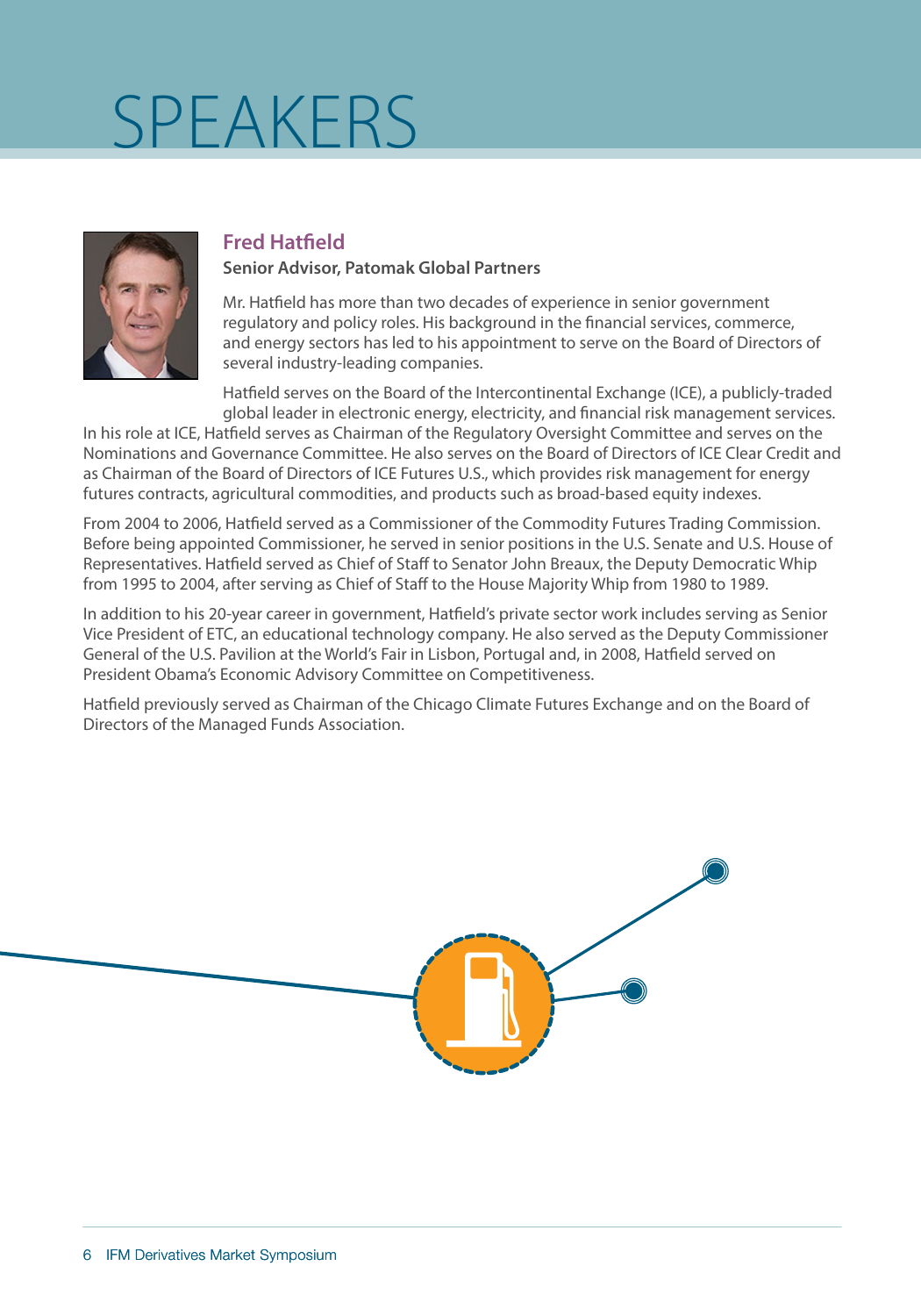

#### **Jon Hixson**

**Vice President, Corporate Affairs at Cargill, Inc.**

Mr. Hixson is Vice President, Corporate Affairs where he leads Cargill's government relations team for North America which encompasses activities at the state and national level in the United States, as well as in Canada.

Prior to returning to Washington, D.C., Hixson spent three years working for Cargill in Singapore. During this time, he worked with Cargill businesses throughout the Asia Pacific region and served in numerous capacities - including leading projects

in Vietnam, Thailand and the Philippines; supporting projects in China and Korea; and managing the Corporate Affairs team in Indonesia. Hixson also developed Cargill's sustainability programs for palm and coconut oil, as well as a range of small holder support programs during his tenure in the Asia Pacific.

Hixson joined Cargill in September 2005, and spent the first six years working in the Washington D.C. office, supporting a number of Cargill businesses in the agriculture and risk management sectors. This portfolio included a focus on food and agriculture supply chains, biotechnology, transportation and regulations affecting commodity price risk management services.

Hixson began his career on Capitol Hill in 1994 and spent nine years working for Congressional Members in both the U.S. Senate and House of Representatives, including Senator Nancy Kassebaum, Senator Pat Roberts, and was Chief of Staff for Congressman Jerry Moran. Mr. Hixson began his professional career with ConAgra Flour Milling in Denver, Colorado and continues to maintain an active interest with his family farm in Kansas.

Hixson has a Bachelor degree from Kansas State University and a Master degree from George Washington University in Washington, DC.



## **Walt Lukken**

**President and CEO, FIA**

Mr. Lukken is the President and CEO of the FIA, a Washington, D.C.-based trade association that represents participants in the regulated, listed and cleared derivatives markets. He also is CEO of FIA Global, overseeing the affiliation of FIA, FIA Europe and FIA Asia. FIA's membership includes the world's largest derivatives clearing firms as well as leading derivatives exchanges and clearinghouses from more than 20 countries. The FIA serves to uphold fair and competitive markets, protect the

public interest through adherence to high standards of professional conduct and financial integrity, and promote public trust and confidence in the regulated markets for listed and cleared derivatives.

Lukken previously was CEO of New York Portfolio Clearing, the derivatives clearinghouse jointly owned by NYSE Euronext and the Depository Trust and Clearing Corp. Before joining the private sector in 2009, Lukken served as Acting Chairman of the Commodity Futures Trading Commission for 18 months, a period that included the financial crisis of 2008, and as CFTC Commissioner since 2002.

Prior to joining the CFTC, Lukken served for five years as counsel on the professional staff of the U.S. Senate Agriculture Committee under Chairman Richard Lugar. He received his Bachelor degree with honors from the Kelley School of Business at Indiana University and his Law degree from Lewis and Clark Law School in Portland, Oregon.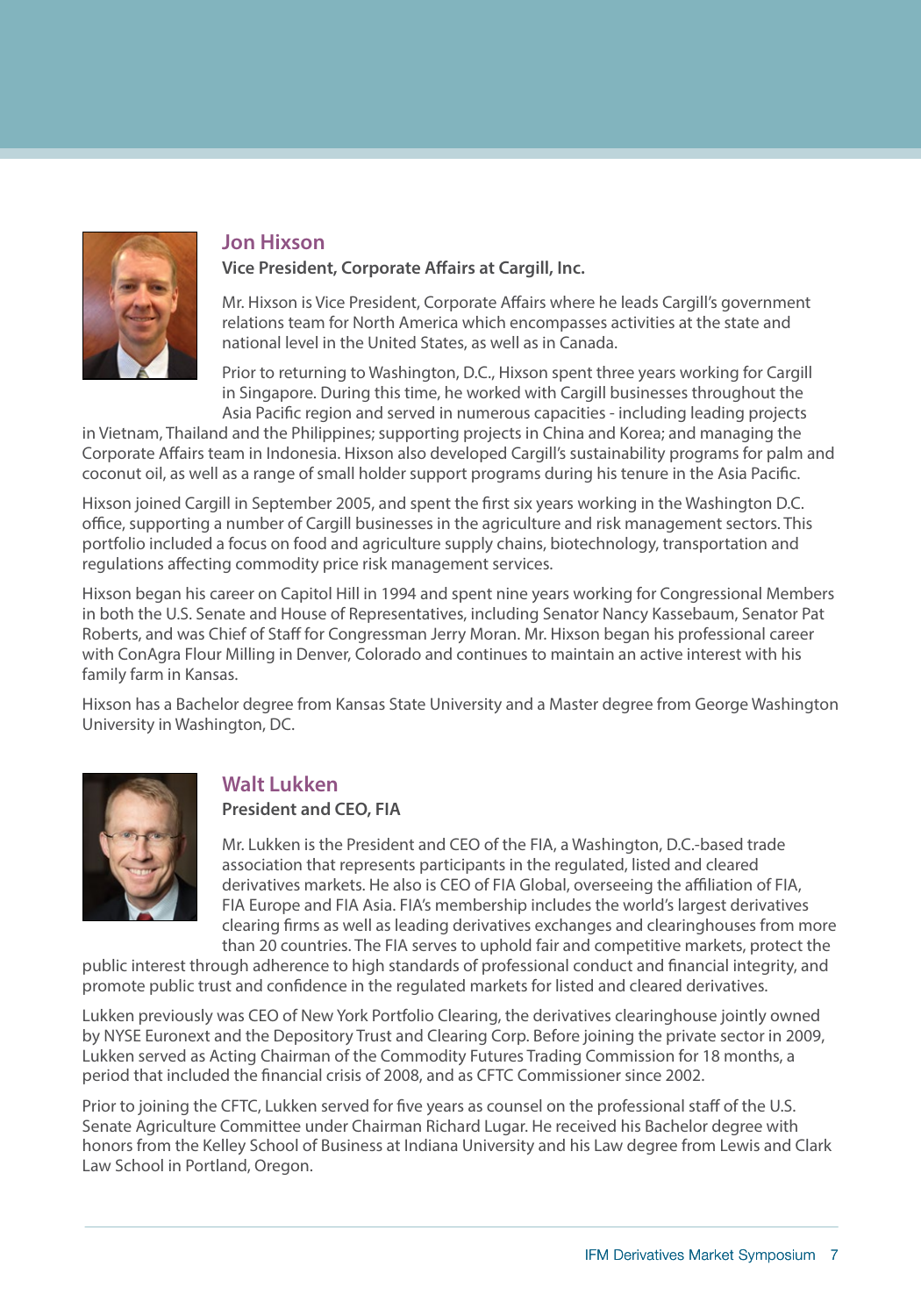

## **Timothy G. Massad**

#### **Chairman, U.S. Commodity Futures Trading Commission**

Mr. Massad was sworn-in as Chairman of the Commodity Futures Trading Commission on June 5, 2014, after being confirmed by the United States Senate as Chairman and as a Commissioner of the CFTC.

Previously, Massad was nominated by President Obama and confirmed by the U.S. Senate as the Assistant Secretary for Financial Stability at the U.S. Department of the Treasury. In that capacity, he oversaw the Troubled Asset Relief Program (TARP), the

principal U.S. governmental response to the 2008 financial crisis designed to help stabilize the economy and provide help to homeowners. Under TARP, Treasury's investments in financial institutions, the credit markets and the auto industry prevented the economy from falling into a depression. Massad was responsible for the day-to-day management and recovery of TARP funds, and during his tenure, Treasury recovered more on all the crisis investments than was disbursed.

Prior to joining Treasury, Massad served as a legal advisor to the Congressional Oversight Panel for the Troubled Asset Relief Program, under the leadership of (now Sen.) Elizabeth Warren. He assisted the panel in its first report evaluating the investments made by Treasury under TARP.

Prior to his government service, Massad was a partner in the law firm of Cravath, Swaine & Moore, LLP. He had a broad corporate practice with a focus on corporate finance and financial markets. He helped to draft the original standardized agreements for swaps and helped many businesses negotiate and execute transactions to hedge exposures in the commodities and derivatives markets.

Massad earned his Bachelor and Law degrees at Harvard.



### **Joanne T. Medero**

#### **Managing Director, Blackrock**

Ms. Medero is a Managing Director at BlackRock with responsibilities for government relations and public policy. Her service with BlackRock dates back to 1996, including her years with Barclays Global Investors (BGI), which merged with BlackRock in 2009. Ms. Medero joined BGI as its Global General Counsel and after more than ten years in that role, became the global head of Government Relations and Public Policy for Barclays' investment banking and investment management businesses.

Prior to joining BGI, Ms. Medero was a partner with Orrick, Herrington and Sutcliffe, in their New York office, specializing in derivatives and market regulation issues. She also served as general counsel of the Commodity Futures Trading Commission and as an associate director for legal and financial affairs at the Office of Presidential Personnel, The White House, from 1986 to 1989.

Medero earned a Bachelor degree, magna cum laude, Phi Beta Kappa, from St. Lawrence University in 1975 and a Law degree, with honors, from the National Law Center of George Washington University in 1978.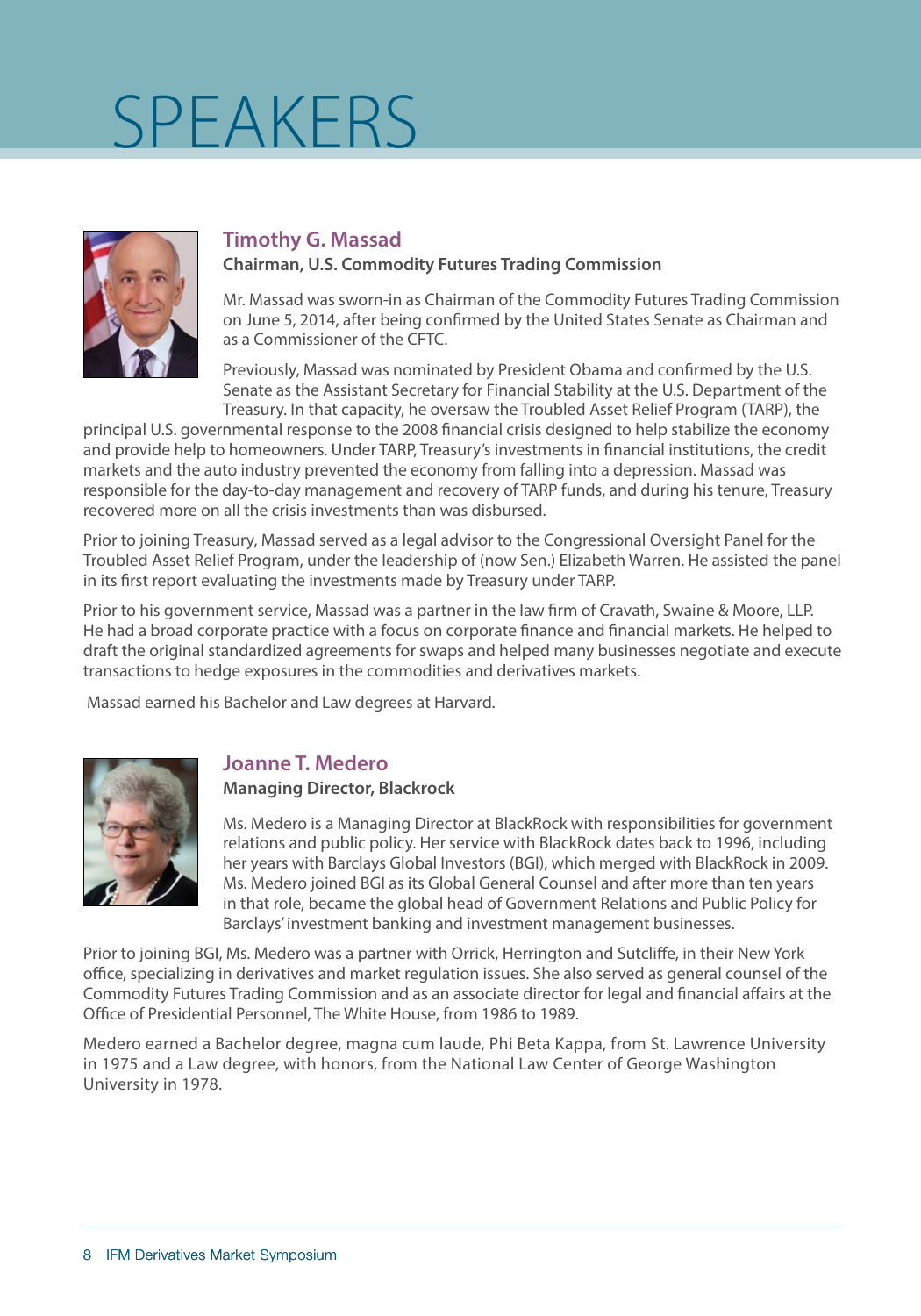

### **Ronald S. Oppenheimer**

**Senior Vice President and General Counsel, Vitol Inc.**

Mr. Oppenheimer is Senior Vice President and General Counsel at Vitol Inc., based in Houston, Texas. Vitol is the U.S. subsidiary of Vitol Group, a global energy and commodities company, founded in the Netherlands in 1996.

He previously served as General Counsel at Merrill Lynch Global Commodities (MLCI), and was responsible for the oversight of all legal and regulatory affairs for Merrill Lynch's commodities business. Prior to joining MLCI, Oppenheimer served as

Executive Vice President and General Counsel of Entergy Koch, LP and before that, as General Counsel for several divisions of Merrill Lynch including Global Equity Financing and Services, Direct Markets, and Futures and Options.

His professional experience also includes serving as Executive Vice President and General Counsel of the New York Mercantile Exchange, as an associate at Skadden, Arps, Slate, Meagher and Flom, and as a senior trial attorney for the Commodity Futures Trading Commission.

Oppenheimer has served on the Board of Directors of the National Futures Association and has been a frequent lecturer on issues related to commodities and securities law. He received a Bachelor degree and an MBA in Finance from the State University of New York at Buffalo. In 1982, he received a Law degree, cum laude, from American University's Washington College of Law.

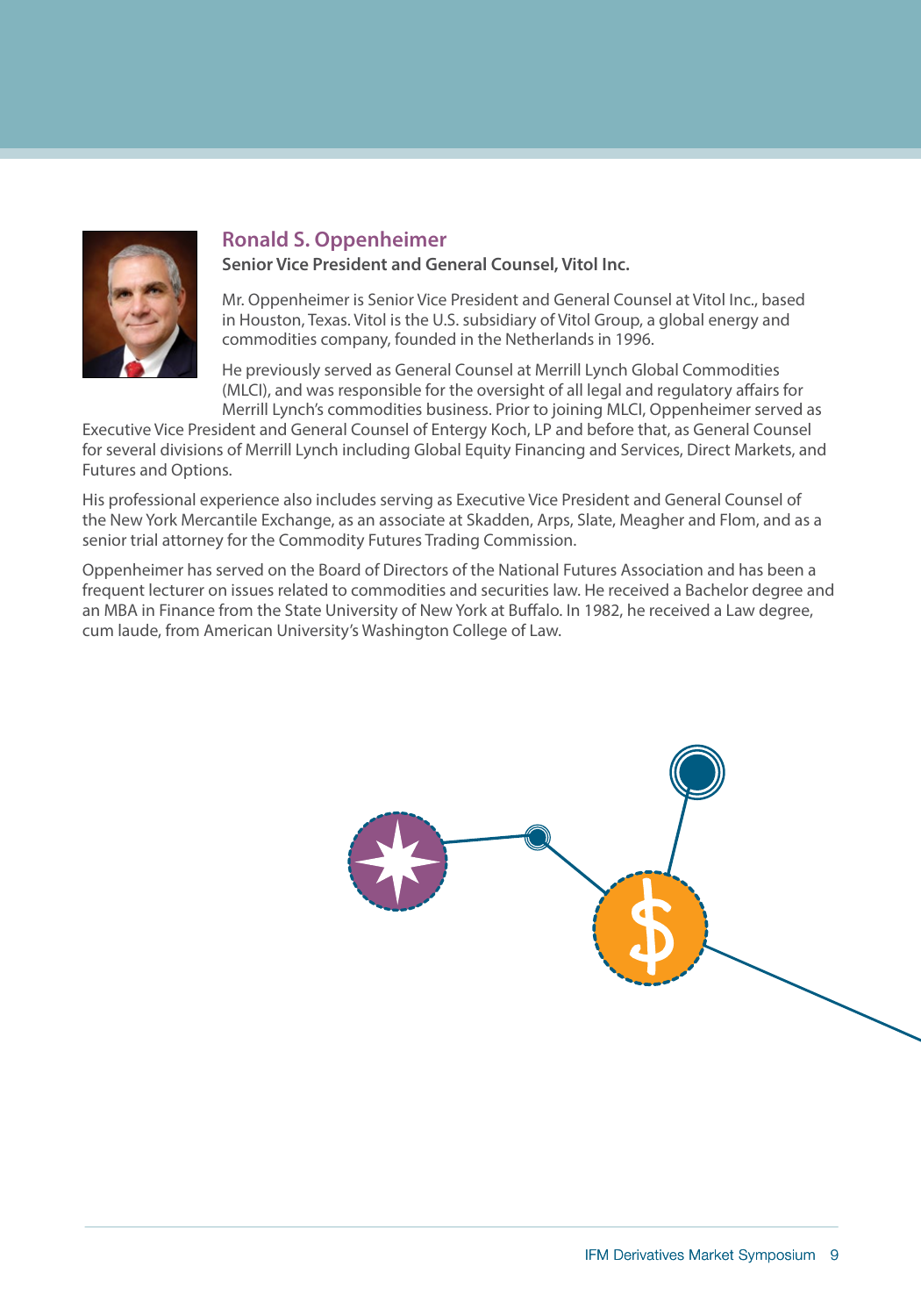

#### **Jill E. Sommers Consultant**

Ms. Sommers leverages her financial markets experience and serves as an industry consultant. She is a member of the board of managers of Allston Holdings, the parent company of a proprietary electronic trading firm, which operates globally on exchanges in multiple asset classes.

Sommers was sworn in as a Commissioner of the Commodity Futures Trading Commission (CFTC) on August 8, 2007 to a term that expired April 13, 2009. On July

20, 2009 she was nominated by President Barack Obama to serve a five-year second term, and was confirmed by the United States Senate on October 8, 2009.

In 2010, Sommers oversaw the agency's investigation into the collapse of MF Global Holdings Ltd. Earlier in 2008, the CFTC appointed Sommers to serve as Chairman and Designated Federal Official of the Global Markets Advisory Committee, a group which meets periodically to discuss issues of concern to exchanges, firms, market users and the CFTC regarding the regulatory challenges of a global marketplace. She also served as the Commission designee to the Financial Literacy and Education Commission, which is chaired by the Secretary of Treasury, and was established to improve the financial literacy and education of U.S. citizens.

Sommers has worked in the commodity futures and options industry in a variety of capacities throughout her career. In 2005 she was the Policy Director and Head of Government Affairs for the International Swaps and Derivatives Association, where she worked on a number of over-the-counter derivatives issues. Prior to that, Sommers worked in the Government Affairs Office of the Chicago Mercantile Exchange, where she was instrumental in overseeing regulatory and legislative affairs for the exchange. During her tenure with the CME, she had the opportunity to work closely with congressional staff drafting the Commodity Futures Modernization Act of 2000.

Sommers started her career in Washington in 1991 as an intern for Senator Robert J. Dole, working in various capacities until 1995. She later worked as a legislative aide for two consulting firms specializing in agricultural issues, Clark & Muldoon, P.C. and Taggart and Associates.

A native of Kansas, Sommers holds a Bachelor degree from the University of Kansas.

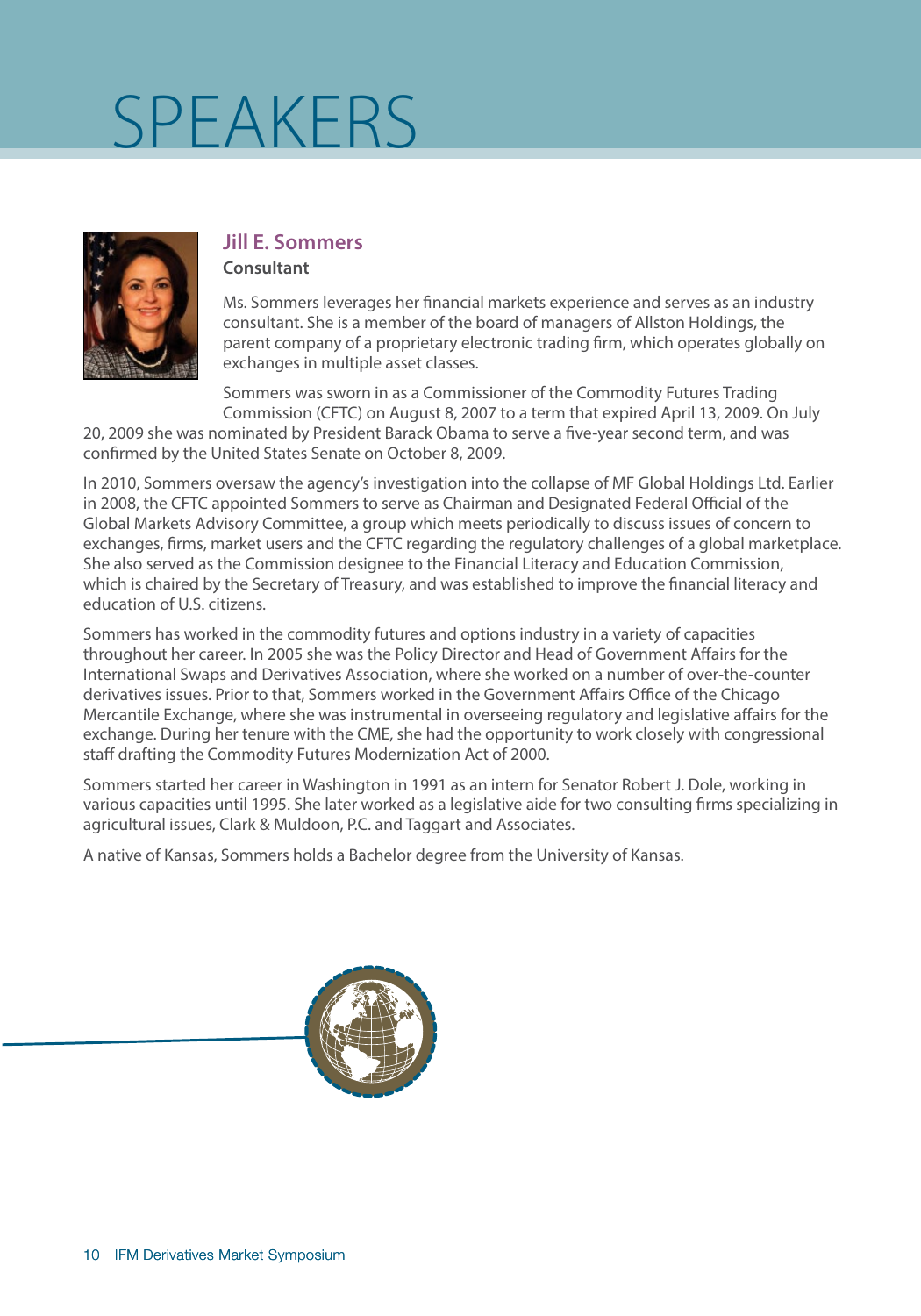

#### **Mark P. Wetjen Commissioner, U.S. Commodity Futures Trading Commission**

Mr. Wetjen is currently one of five Commissioners serving on the U.S. Commodity Futures Trading Commission (CFTC), the U.S. financial regulatory agency that oversees activities and trading in most types of exchange-traded and over-the-counter derivatives. Wetjen was nominated by President Barack Obama to serve a five-year term in March 2011 and was unanimously confirmed by the U.S. Senate in October 2011.

Subsequent to his confirmation as Commissioner, Wetjen was unanimously elected to serve as the CFTC's Acting Chairman upon the departure of the previous chairman, Gary Gensler, in late 2013. Wetjen served in that role for approximately five months, managing daily operations and setting overall policy direction of the agency. During his chairmanship, Wetjen oversaw implementation of the first trading mandate for certain interest rate and credit default swaps and approved or directed the agency and its staff to undertake approximately 95 enforcement and implementing actions related to the Dodd-Frank Act and the CFTC's other responsibilities under the Commodity Exchange Act.

As Acting Chairman and sponsor of the CFTC's Global Markets Advisory Committee, Wetjen was known as a strong advocate for improving the market structure and efficiency of the global derivatives markets through the harmonization of derivatives regulations. To that end, Wetjen actively participated in international dialogues on derivatives regulation through forums such as the Financial Stability Board and the International Organization of Securities Commissions. Notably, under his leadership, the CFTC's staff adopted a novel regulatory approach to appropriately recognize certain derivatives-trading platforms located outside of the U.S.

As Acting Chairman, Wetjen also served as a principal on the U.S. Financial Stability Oversight Council and established priorities for the agency's approximately \$217M operating budget. With respect to the latter, Wetjen worked closely with the Administration and Congress to advocate for increased funding that would be commensurate with the increased responsibilities of the agency under the Dodd-Frank Act. Wetjen has testified several times before Congress on these and other matters.

As a Commissioner, Wetjen has worked tirelessly to implement the Dodd-Frank Act, supporting and crafting over fifty proposed and final CFTC rules and orders to govern, and in many ways reshape, the swaps and futures markets. Wetjen earned a reputation during this rulemaking process as an independent pragmatist for thoughtfully considering, among other things, the practical compliance challenges often posed by the CFTC's rapid pace of rulemaking. In honoring his pledge to the U.S. Senate to bring an open mind and a balanced approach to the job of CFTC Commissioner, Wetjen has held more than 300 external meetings to discuss pending CFTC rules and related actions with representatives of all interested parties, including financial and commercial end-users, public interest groups, exchanges, intermediaries, clearinghouses and both domestic and foreign regulators. In addition, Wetjen has supported over 100 enforcement actions as a commissioner, including those relating to the London Interbank Offered Rate ("LIBOR").

Prior to joining the CFTC, Wetjen worked for seven years in the U.S. Senate as a senior leadership staffer advising on all financial-services-related matters, including the Dodd-Frank Wall Street Reform and Consumer Protection Act of 2010. Wetjen also advised Senator Harry Reid and members of the democratic caucus on a number of banking, housing, communications, technology, and gaming policy issues and legislative initiatives.

Before his service in the U.S. Senate, Wetjen was a lawyer in private practice and represented clients in a variety of litigation, transactional and regulatory matters. He received a Bachelor Degree from Creighton University and a Law degree from the University of Iowa College.